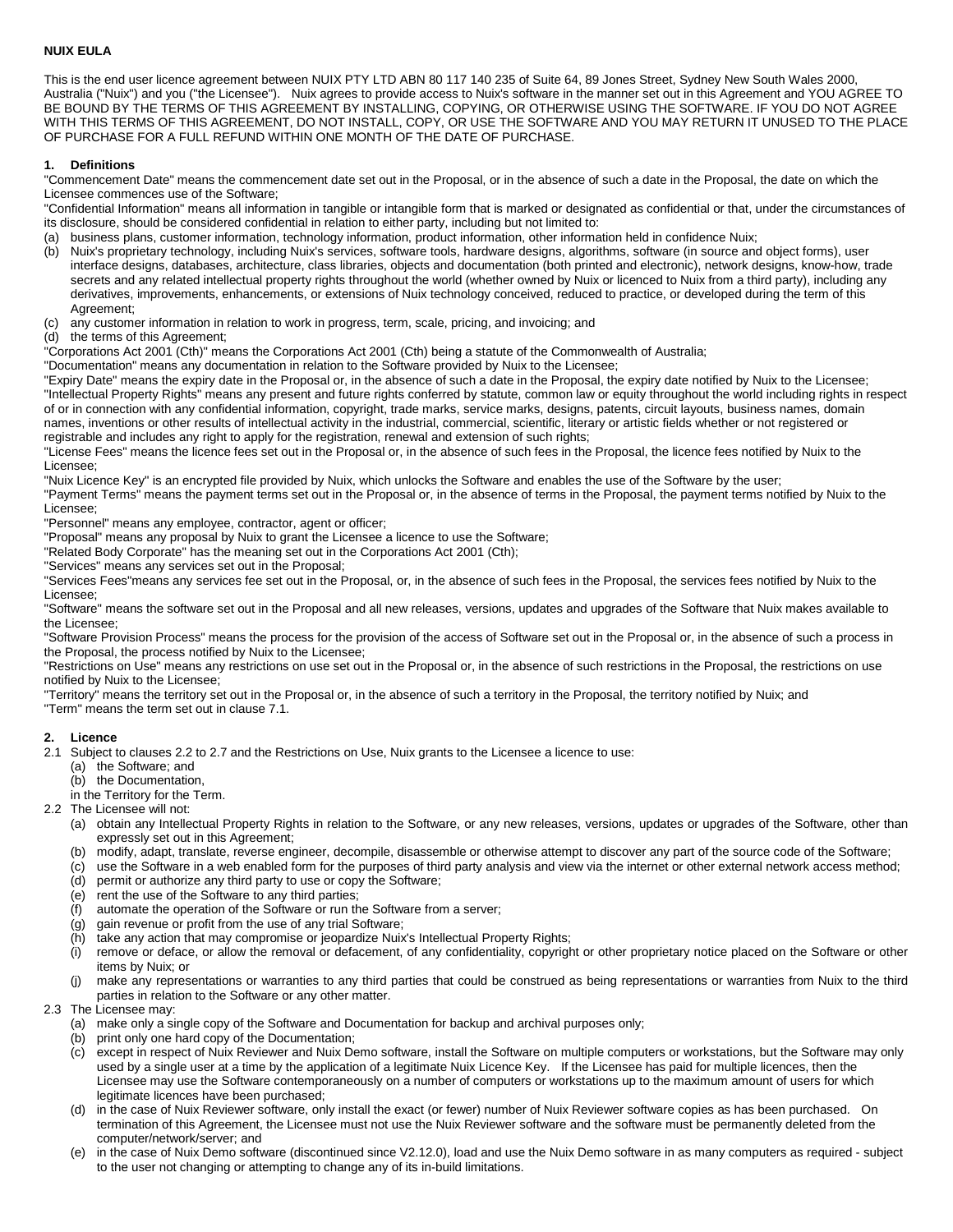2.4 The Licensee acknowledges the Software may be distributed in conjunction with software components covered by a licence which complies with the free software or open source definitions. This Agreement does not grant the Licensee any licence over such components. Such components are identified in "readme" files. Where the licence terms for such a component are included as part of the Software, that component is licenced to the Licensee on those terms. Where the licence terms for such a component are not included as part of the Software but are identified, then that component is licenced to the Licensee on the standard terms identified for that component.

### 2.5 The Licensee acknowledges:

- (a) all Intellectual Property Rights in or related to the Software and the Documentation are and will remain Nuix's exclusive property; and
- (b) Nuix will own all Intellectual Property Rights in any copy, translation, modification, adaptation or derivation of the Software, marketing materials or other items of Nuix's Confidential Information, including any improvements or developments; and
- (c) Nuix will provide the Licensee with access to the Software using the Software Provision Process.
- 2.6 If the Licensee becomes aware of any unauthorized use of the Software, the Licensee will immediately notify Nuix and take all reasonable steps to prevent the unauthorized use or dissemination.
- 2.7 Nuix may audit the Licensee's compliance with the terms of this Agreement at any time on reasonable notice to the Licensee and the Licensee will provide access to any hardware, software, systems, documents and Personnel of the Licensee, and will provide all reasonable co-operation to Nuix, for the purposes of any such audit.

### **3. Licence Fees**

- 3.1 In consideration of the licence to use the Software, the Licensee will pay the Licence Fee to Nuix.
- 3.2 If the Licensee does not pay the Licence Fee to Nuix in accordance with the Payment Terms, interest will accrue on any outstanding amounts at a rate of 12% per annum.
- 3.3 The Licence Fee is exclusive of GST or any other tax, levy or similar governmental charge that may be assessed by any jurisdiction, whether based on gross revenue, the delivery, possession or use of the Software, provision or receipt of any agreed additional services, the execution or performance of this Agreement or otherwise and the Licensee will pay all other taxes, levies or similar governmental charges or provide Nuix with a certificate of exemption acceptable to the taxing authority.

# **4. Services**

- 4.1 Nuix will provide the Services to the Licensee.
- 4.2 The Licensee will pay to Nuix the Services Fees in respect of the Services.

### **5. Warranty**

- 5.1 Nuix warrants that the Software will perform substantially in accordance with the Documentation for a period of 90 days following the Licensee's receipt of the Software. In jurisdictions in which limitations on express or implied warranties are not allowed by law, any such warranties shall be limited to 90 days.
- 5.2 The warranty in clause 8.1 does not apply if:
	- (a) the Licensee has used the Software other than in accordance with any instructions on use of the Software set out in the Documentation;
	- (b) the Software has been modified in any way without Nuix's written consent;
	- (c) the failure to perform is the result of an accident or use of pre-release alpha and beta versions of the Software;
	- (d) the failure to perform arises from the installation of the Software, the nature, use or operation of the hardware or other equipment on which the Software is used or the use of any materials or software not provided by Nuix; or
	- (e) the Licensee has breached the terms of this Agreement.
- 5.3 Clause 5.1 is a complete statement of the warranties provided by Nuix in relation to the Software. To the extent permitted by law, Nuix excludes all implied warranties including implied warranties of merchantability, of fitness for a particular purpose, or of suitability to Licensee's requirements. If the Software fails to perform in accordance with the warranty set out in clause 5.1, or if warranties are implied into this Agreement and may not be excluded by law, then, to the extent permitted by law, the Licensee's only remedy is, at Nuix's option, to:
	- (a) repair or replacement of the Software;
	- (b) refund of the Licence Fee; or
	- (c) payment of the cost of repair or replacement of the Software.

# **6. Liability**

- 6.1 THE TOTAL AGGREGATE LIABILITY OF NUIX ARISING FROM ANY CAUSE RELATED TO THIS AGREEMENT, THE LICENCE OR ANY PART OF THE SOFTWARE AND/OR DOCUMENTATION, OR THE LICENSEE'S USE, OR INABILITY TO USE, ANY PART OF THE SOFTWARE AND/OR DOCUMENTATION IS LIMITED TO THE AMOUNT RECEIVED BY NUIX FROM THE LICENSEE IN RELATION TO THIS AGREEMENT. THE LICENSEE EXPRESSLY ACKNOWLEDGES THAT THE LICENSEE'S USE OF ANY PART OF THE SOFTWARE AND/OR DOCUMENTATION IS AT THE LICENSEE'S OWN RISK.
- 6.2 NUIX HAS NO LIABILITY TO THE LICENSEE FOR ANY SPECIAL, INDIRECT, INCIDENTAL OR CONSEQUENTIAL DAMAGES (INCLUDING BUT NOT LIMITED TO ANY ACTUAL OR ANTICIPATED LOSS OF REVENUES, PROFITS, SAVINGS, PRODUCTION, OPPORTUNITY, GOODWILL, REPUTATION, USE, DATA OR INFORMATION, OR ANY OTHER MONETARY LOSS) ARISING OUT OF OR IN RELATION TO THIS AGREEMENT, OR ANY PART OF THE SOFTWARE AND/OR DOCUMENTATION, INCLUDING BUT NOT LIMITED TO IN RELATION TO THE USE OF OR INABILITY TO USE ANY PART OF THE SOFTWARE AND/OR DOCUMENTATION, EVEN IF NUIX HAS BEEN ADVISED OF THE POSSIBILITY OF SUCH DAMAGE.
- 6.3 THE LICENSEE AGREES TO INDEMNIFY NUIX AGAINST ALL CLAIMS AGAINST NUIX BY ANY THIRD PARTY WHICH ARISE AS A RESULT OF THE LICENSEE'S USE OF ANY PART OF THE SOFTWARE AND/OR DOCUMENTATION.

# **7. Term and Termination**

- 7.1 This Agreement will commence on the Commencement Date and will continue until the Expiry Date unless terminated earlier in accordance with the terms of this Agreement.
- 7.2 Nuix may terminate this Agreement if the Licensee breaches clause 2.

# **8. Consequences of Termination**

- 8.1 Upon the expiration or termination of this Agreement, all rights granted to the Licensee under this Agreement will immediately cease, and the Licensee will promptly comply with the termination obligations set out below:
	- (a) the Licensee will pay Nuix all due and outstanding undisputed amounts, as well as any amount that has accrued but not yet become due and payable, the due date of which will be brought forward to the date of expiration or termination of this Agreement; and
	- (b) the Licensee will cease use of, and (to the extent that it is reasonably practicable) remove from the Licensee's computer systems, storage media and other files, and will deliver to Nuix all Software and related materials within the Licensee's possession or control.
- 8.2 The provisions of clauses 2.2, 2.5, 2.6, 2.7, 6 and 8 will survive the expiration or termination of this Agreement.

# **9. Force Majeure**

Nuix will not be liable for any failure or delay in performing an obligation under this Agreement that is due to causes beyond Nuix's reasonable control,